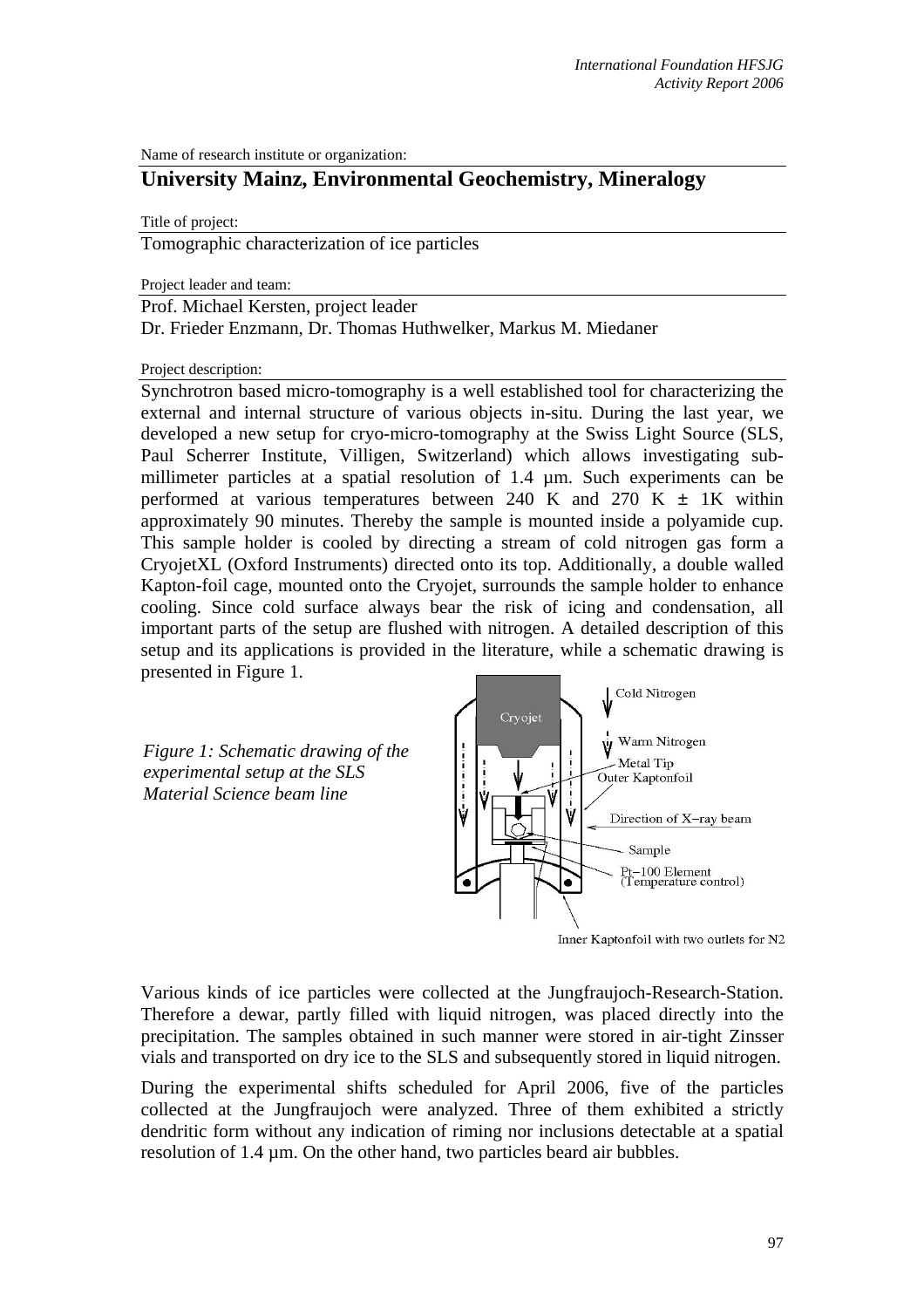The voids found in them (cf. Figure 2) had an average volume of  $7017 \mu m^3$  with an average surface area of  $2837 \mu m^2$ . The sphericity was found to be 0.49. This indicates a rather elongated morphology. Indeed, Y-shaped pores were found in one of these particles. Nevertheless, all voids were homogeneously distributed all over the samples. The porosity, calculated as the ratio of volume of air divided by the total volume of the particle, was determined as 0.47% and the ratio of inner-to-outer surface (0.13%) was surprisingly high. We estimated the density of the collected particles as  $0.90 \text{ g/cm}^3$  by assuming that no other impurities besides air were trapped. These samples had an average external surface area of  $2.48 \cdot 10^6$   $\mu$ m<sup>2</sup> while their volume was  $1.59 \cdot 10^8$  um<sup>3</sup>.



*Figure 2: The distribution and morphology of air bubbles inside the two ice particles from the Jungfraujoch are presented in this figure. The air is colored black, while the ice appears in light gray. Note the completely different shape of both the particles and the air bubbles.* 

Metamorphism has undoubtedly occurred to the samples prior to analysis. However, the following three arguments indicate that recrystallization of our samples occurred at a spatial scale that can hardly be detected with our current setup. First, the internal surface area decreases during metamorphism and therefore also the ratio of internal over external surface area. In our samples these values were an order of magnitude higher than those reported for metamorphosed snow packs. Additionally, the presence of Y-shaped voids is typical for fresh samples. As shown in a previous study, such voids transform into spherical inclusions during forced metamorphism. Finally, when atmospheric ice particles like snow recrystallize, they form rather spherical or ellipsoidal bodies. We found dentritic shapes with idiomorphic crystal facets in the majority of our samples. This would not be possible if annealing or recrystallization would have occurred to the samples on a spatial scale large than the experimental resolution.

Since nearly no metamorphism has biased the samples we continue analyzing the inclusions trapped in the particles. No other impurities besides air seem to be trapped in the samples. This may be due to the extremely low concentration and small size of all other impurities present. However, we demonstrated that even at such high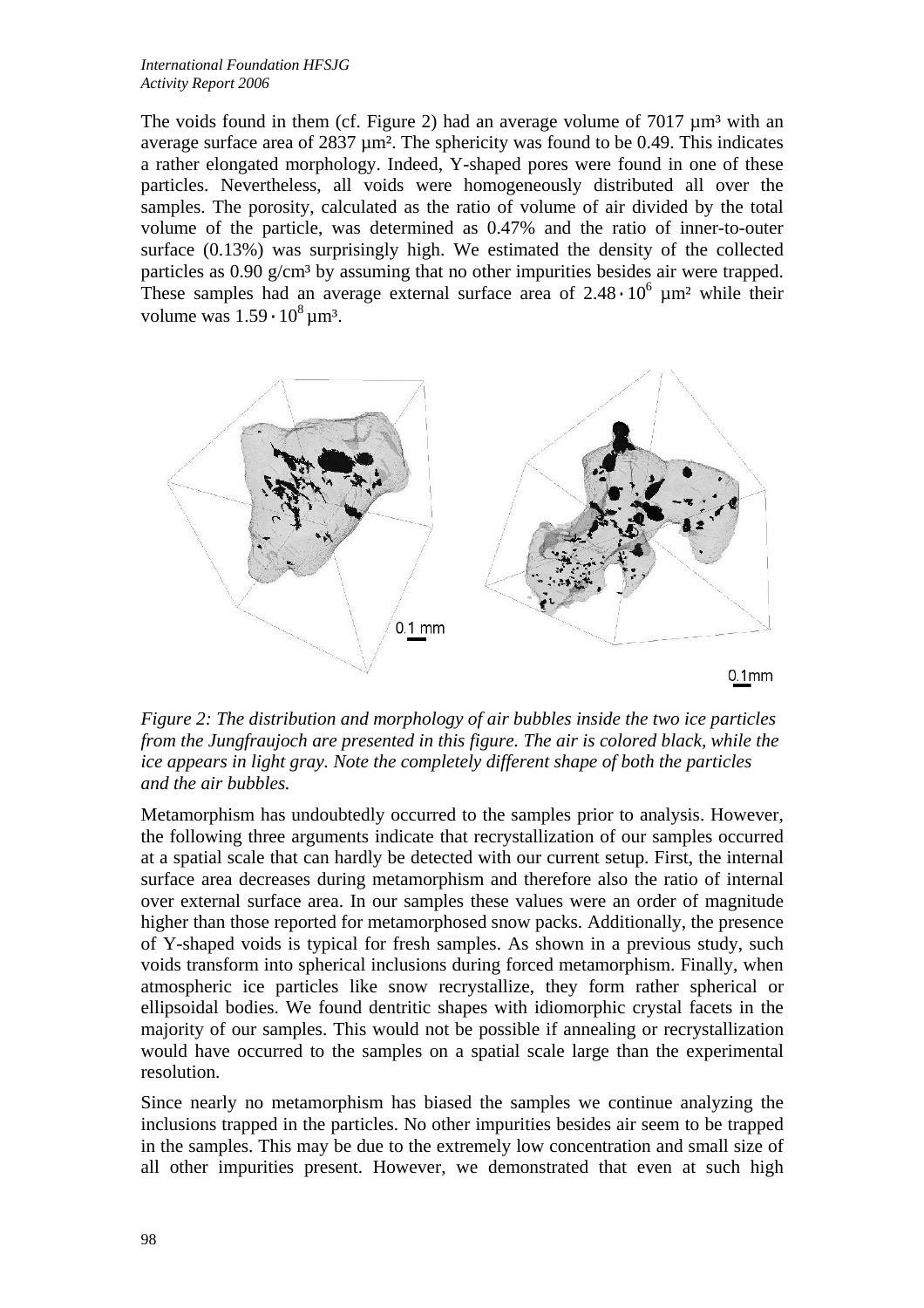altitudes (3.5 km) ice particles beard inclusions of several micrometers in size and that a detectable degree of riming occurred to them.

Riming and inclusions effect the radiative properties of the particles. In most radiation-models, the assumption is made that the ice particles present are idiomorphic crystals or even spheres. Our samples indicate, that also non-idiomorphic or even polycrystalline particles are present. More data are nevertheless needed to evaluate the percentage of their occurrence.

Knowing the internal and external surface area of the ice particles improves the micro-physical modeling of atmospheric processes, which are often catalyzed by surfaces of ice particles. Detailed measurements allow estimating reservoir sizes and reaction capacities. Furthermore, the curvature of these surface can be extracted from the obtained data sets, which is a key-parameter in describing ice dynamics.

A better knowledge of the real density of atmospheric ice particles improves current meteorological models which assume an ideal density of 0.91 for atmospheric ice particles. As our two examples already indicate, this does not need to be the case for every particle and further particles should be scanned to elucidate the percentage of air bubble bearing particles at the Jungfraujoch.

Finally, further improvements of the spatial resolution are warranted. Obtaining tomographic data at a 10 nm scale would allow answering the question to what extend the porosity of atmospheric ice particles is open or not. Besides, a combination of X-ray tomography and X-ray fluorescence at the same scale (10 nm) would be useful to determine the chemical composition and the exact position of ice condensation nuclei and trapped impurities.

In conclusion, we have developed setup that allows determining air bubbles and other inclusions inside ice particles. Additionally, we showed that ice particles can be sampled at the Jungfraujoch-Research-Station and transported for long distances and stored for two month without detectable metamorphism. But, the obtained data sets need further extensions to provide a more rigid base for the improvement of various micro-physical and meteorological models.

Key words:

Synchrotron, Tomography, Ice-Particles, Inclusions

Collaborating partners/networks:

Universität Frankfurt, SFB-641, MPI-Mainz, Paul Scherrer Institut (PSI/SLS)

Scientific publications and public outreach 2006:

## **Refereed journal articles**

Miedaner, M.M., T. Huthwelker, M. Stampanoni, F. Enzmann, M. Kersten, and M. Ammann, A new setup for synchrotron micro tomography of ice particles and their metamorphism, submitted.

## **Conference papers**

Miedaner, M.M., Huthwelker, T., Enzmann, F., Stampanoni, M., Kersten, M., and M. Amman, 2007, X-ray tomographic characterization of impurities in polycrystalline ice, Royal Chem. Soc. PCICE2006 Proceedings.